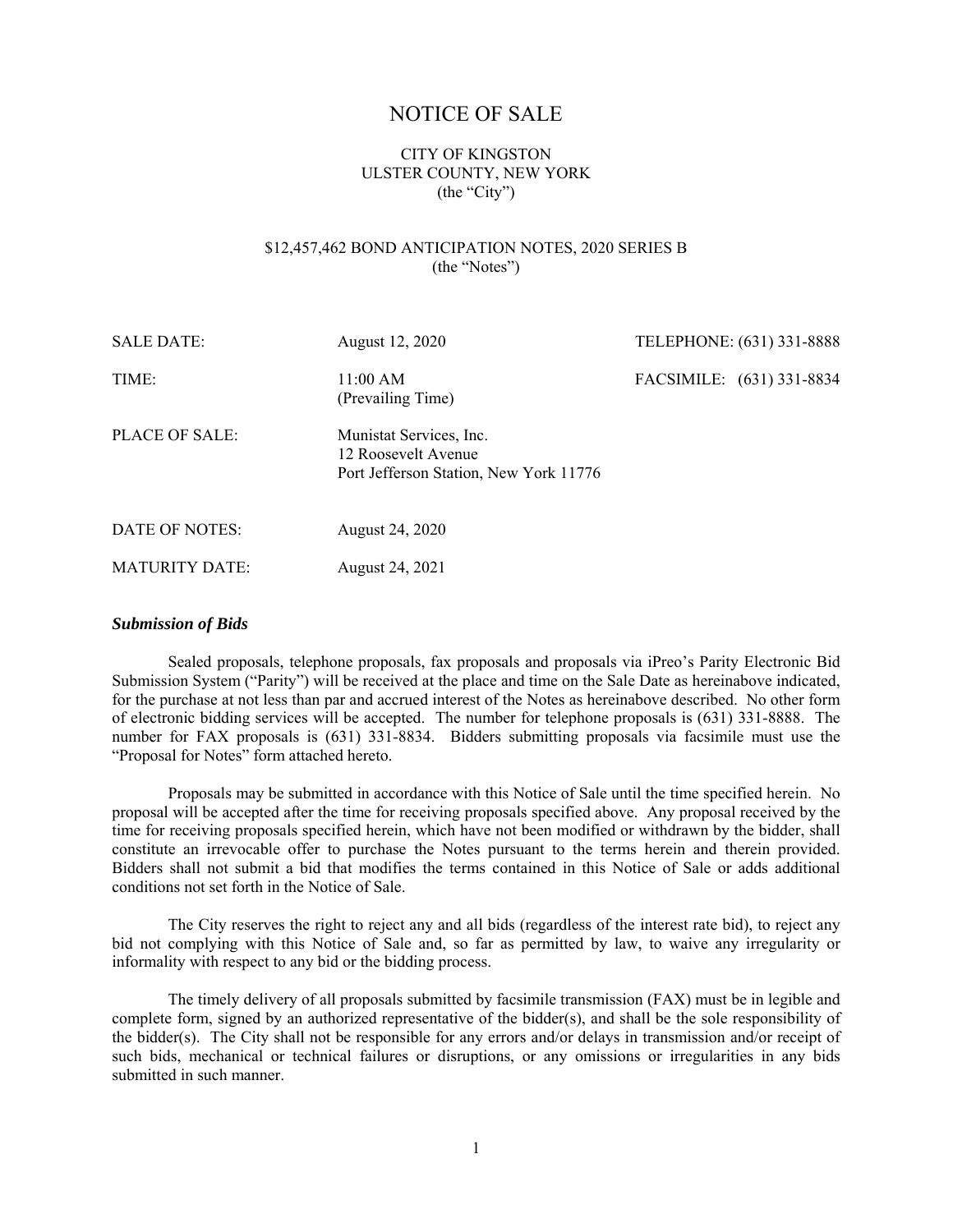Bids must be for all or a portion of the Notes (\$1,000,000 minimum) and must state in a multiple of one-hundredth or one-eighth of 1% a rate of interest per annum which such Notes shall bear. Interest will be calculated on the basis of a 30-day month and 360-day year. The Notes will not be subject to prior redemption.

# *Bidding using Parity*

Prospective bidders wishing to submit an electronic bid via Parity must be contracted customers of Parity. Prospective bidders who do not have a contract with Parity must call (212) 849-5021 to become a customer. By submitting an electronic bid for the Notes, a bidder represents and warrants to the City that such bidder's bid for the purchase of the Notes is submitted for and on behalf of such prospective bidder by an officer or agent who is duly authorized to bind the bidder to a legal, valid and enforceable contract for the purchase of the Notes.

Each prospective bidder who wishes to submit electronic bids shall be solely responsible to register to bid via Parity. Each qualified prospective bidder shall be solely responsible to make necessary arrangements to access Parity for purposes of submitting its bid in a timely manner and in compliance with the requirements of this Notice of Sale. Neither the City nor Parity shall have any duty or obligation to undertake such registration to bid for any prospective bidder or to provide or assure such access to any qualified prospective bidder, and neither the City nor Parity shall be responsible for a bidder's failure to register to bid or for proper operation of, or have any liability for any delays or interruptions of, or any damages caused by Parity. The City is using Parity as a communications mechanism, and not as the City's agent, to conduct the electronic bidding for the City's Notes. The City is not bound by any advice or determination of Parity as to whether any bid complies with the terms of this Notice of Sale. All costs and expenses incurred by prospective bidders in connection with their registration and submission of bids via Parity are the sole responsibility of the bidders, and the City is not responsible, directly or indirectly, for any such costs or expenses. If a prospective bidder encounters any difficulty in registering to bid, or submitting or modifying a bid for the Notes, it should telephone Parity and notify the City's Municipal Advisor, Munistat Services Inc. at (631) 331-8888 (provided that the City shall have no obligation to take any action whatsoever upon receipt of such notice).

If any provisions of this Notice of Sale shall conflict with information provided by Parity, as approved provider of electronic bidding services, this Notice of Sale shall control. Further information about Parity, including any fee charged, may be obtained from Parity at (212) 849-5021. The time maintained by Parity shall constitute the official time with respect to all bids submitted.

#### *Payment and Security for the Notes*

Said Notes are general obligations of the City and the faith and credit of such City are pledged for payment of the principal of and interest on such Notes. All the taxable real property in said City will be subject to the levy of ad valorem taxes, subject to certain statutory limitations, sufficient to pay the principal of and interest on the Notes. (See "*Nature of Obligation*" and "*Tax Levy Limit Law*" in the Preliminary Official Statement of the City dated August 4, 2020 (the "Preliminary Official Statement"), circulated in connection with the sale of the Notes, which shall be supplemented by the Final Official Statement to be dated August 12, 2020 (the "Official Statement").

#### *Award of Notes*

The Notes will be awarded and sold to the bidder(s) complying with the terms of sale and offering to purchase the Notes at the lowest net interest cost, and if two or more such bidders offer the same lowest net interest cost, and if two or more of said bidders offer the same net interest cost, then to the one of said bidders selected by the City by lot from among all said bidders.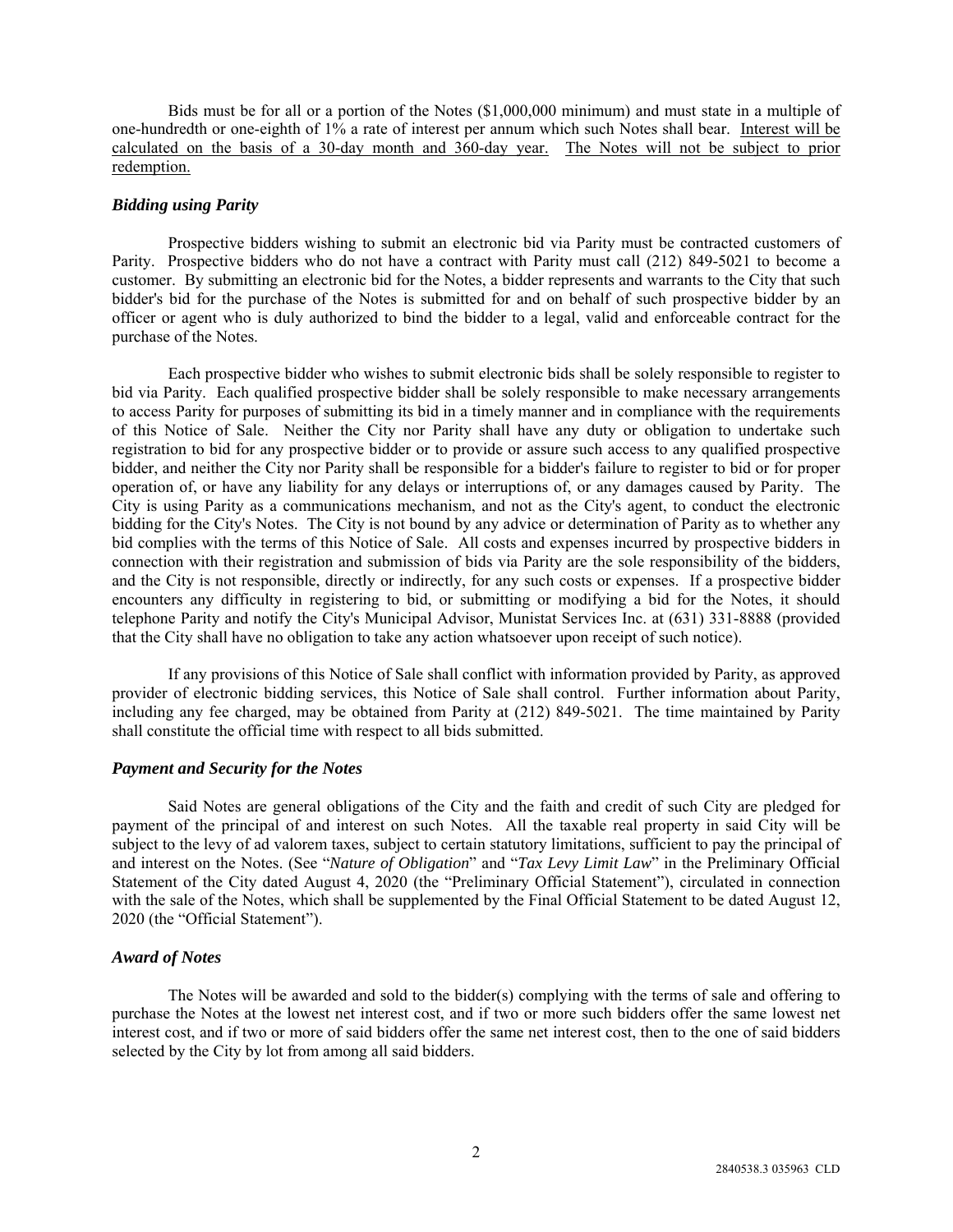The right is reserved to reject all bids and any bid not complying with the terms of this notice will be rejected. Conditional bids, including bids subject to credit approval, will be rejected.

The right is reserved by the City to award to any bidder all or any part of the Notes which such bidder offers to purchase and, in the event of a partial award, the premium, if any, specified by such bidder will be pro-rated.

Award of the Notes is expected to be made promptly after opening of the bids, but the successful bidder(s) may not withdraw his/her proposal until after 3:00 o'clock P.M. (Prevailing Time) on the day of such bid opening and then only if such award has not been made prior to the withdrawal. The Notes will be delivered and shall be paid for on or about the Date of Notes at such place and on such business day and at such hour, as the Sale Officer and successful bidder(s) shall mutually agree.

### *Form of the Notes*

At the option of the purchaser, the Notes will be issued in (i) registered certificated form registered in the name of the successful bidder(s) or (ii) registered book-entry form registered to Cede & Co., as the partnership nominee for The Depository Trust Company, New York, New York ("DTC").

If the Notes are issued registered in the name of the successful bidder(s), a single note certificate will be issued for those Notes bearing the same rate of interest in the aggregate principal amount awarded to the respective successful bidder at such interest rate. Principal of and interest on such Notes will be payable in Federal Funds by the City, at such bank or trust company located and authorized to do business in the State of New York as selected by the successful bidder(s).

If the Notes are issued in book-entry form, such notes will be delivered to DTC, which will act as securities depository for the Notes. Beneficial owners will not receive certificates representing their interest in the Notes. Individual purchases may be made in denominations of \$5,000 or integral multiples thereof, except for one necessary odd denomination, which is or includes \$7,462. A single note certificate will be issued for those Notes bearing the same rate of interest and CUSIP number in the aggregate principal amount awarded to such purchaser(s) at such interest rate. Principal of and interest on said Notes will be paid in Federal Funds by the City to Cede & Co., as nominee for DTC, which will in turn remit such principal and interest to its participants for subsequent distribution to the beneficial owners of the Notes as described herein. Transfer of principal and interest payments to beneficial owners by participants of DTC will be the responsibility of such participants and other nominees of beneficial owners. The City will not be responsible or liable for payments by DTC to its participants or by DTC participants to beneficial owners or for maintaining, supervising or reviewing the records maintained by DTC, its participants or persons acting through such participants.

CUSIP identification numbers will be printed on the book-entry Notes if Bond Counsel is provided with such numbers by the close of business on the Sale Date of the Notes, but neither the failure to print such number on any Note nor any error with respect thereto shall constitute cause for a failure or refusal by the purchaser thereof to accept delivery and pay for the Notes in accordance with the terms hereof. All expenses in relation to the printing of CUSIP numbers on the Notes shall be paid for by the City; provided, however, that the CUSIP Service Bureau charge for the assignment of said numbers shall be the responsibility of and shall be paid for by the purchaser. DTC is an automated depository for securities and a clearinghouse for securities transactions, and will be responsible for establishing and maintaining a book-entry-only system for recording the ownership interests of its participants, which include certain banks, trust companies and securities dealers, and the transfer of the interests among its participants. The DTC participants will be responsible for establishing and maintaining records with respect to the Notes. Individual purchases of beneficial ownership interests in the Notes may be made only through book entries made on the books and records of DTC (or a successor depository) and its participants.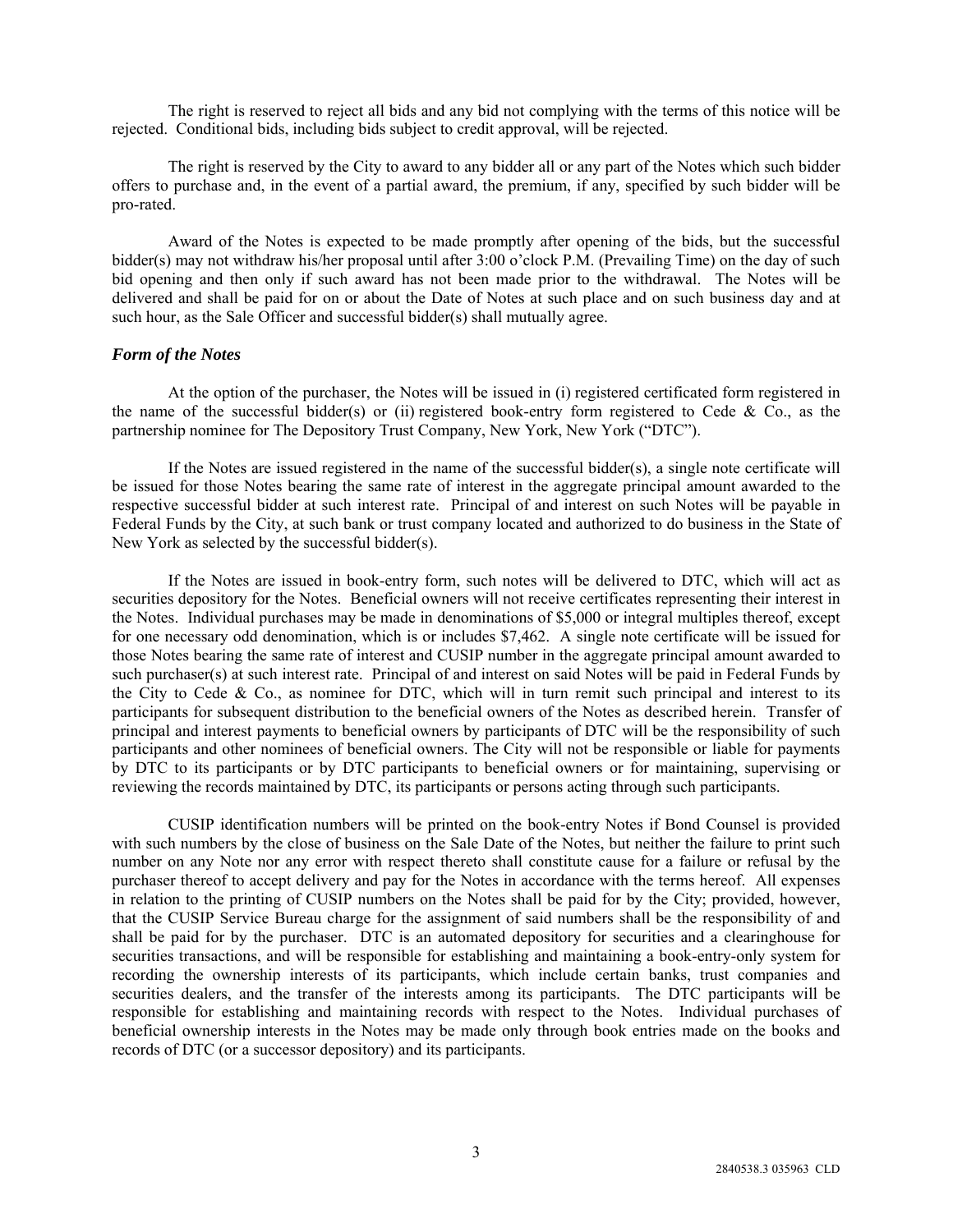The City will act as Paying Agent for the Notes. The City's contact information is as follows: John R. Tuey, CPA, City Comptroller, City of Kingston, 420 Broadway, Kingston, New York 12401, Phone (845) 331-0080, Fax (845) 334-3944 and email: jtuey@kingston-ny.gov.

### *Delivery of the Notes*

Said Notes will be delivered on or about the Date of Notes, referred to herein, at no cost to the purchaser, in New York, New York or otherwise as may be agreed with the purchaser; however, if the Notes are issued in book-entry only form, said Notes will be delivered to DTC, through their facilities in Jersey City, New Jersey. The purchase price of said Notes shall be paid in FEDERAL FUNDS or other funds available for immediate credit on said delivery date.

#### *Legal Opinion*

The proposed form of the approving legal opinion of Bond Counsel is set forth in Appendix B to the Preliminary Official Statement and will be furnished to the purchaser upon delivery of the Notes.

#### *Tax Exemption*

The successful bidder(s) may at its option refuse to accept the Notes if prior to their delivery the opinion of Orrick, Herrington & Sutcliffe LLP ("Bond Counsel") is not delivered or if any income tax law of the United States of America is hereafter enacted which shall provide that the interest thereon is taxable, or shall be taxable at a future date, for federal income tax purposes, and in such case said successful bidder(s) will be relieved of their contractual obligations arising from the acceptance of their proposal.

The Internal Revenue Code of 1986, as amended (the "Code"), establishes certain ongoing requirements that must be met subsequent to the issuance and delivery of the Notes in order that interest on the Notes be and remain excludable from gross income under Section 103 of the Code. Concurrently with the delivery of the Notes, the City will execute and deliver an Arbitrage Certificate, which will contain provisions and procedures relating to compliance with the requirements of the Code and a certification to the effect that the City will comply with the provisions and procedures set forth therein and that it will do and perform all acts and things necessary or desirable to assure that interest paid on the Notes is excludable from gross income under Section 103 of the Code.

Upon delivery of the Notes, Bond Counsel will deliver an opinion that states that, under existing statutes and court decisions and assuming continuing compliance with the provisions and procedures set forth in the Arbitrage Certificate, (i) interest on the Notes is excluded from gross income for federal income tax purposes pursuant to Section 103 of the Code; and (ii) interest on the Notes is not treated as a preference item in calculating the alternative minimum tax imposed on individuals under the Code.

In addition, the opinion of Bond Counsel will state that, under existing statutes, interest on the Notes is exempt from personal income taxes of New York State and its political subdivisions, including The City of New York.

The City will NOT designate the Notes as "qualified tax-exempt obligations" pursuant to the provisions of Section 265 of the Code.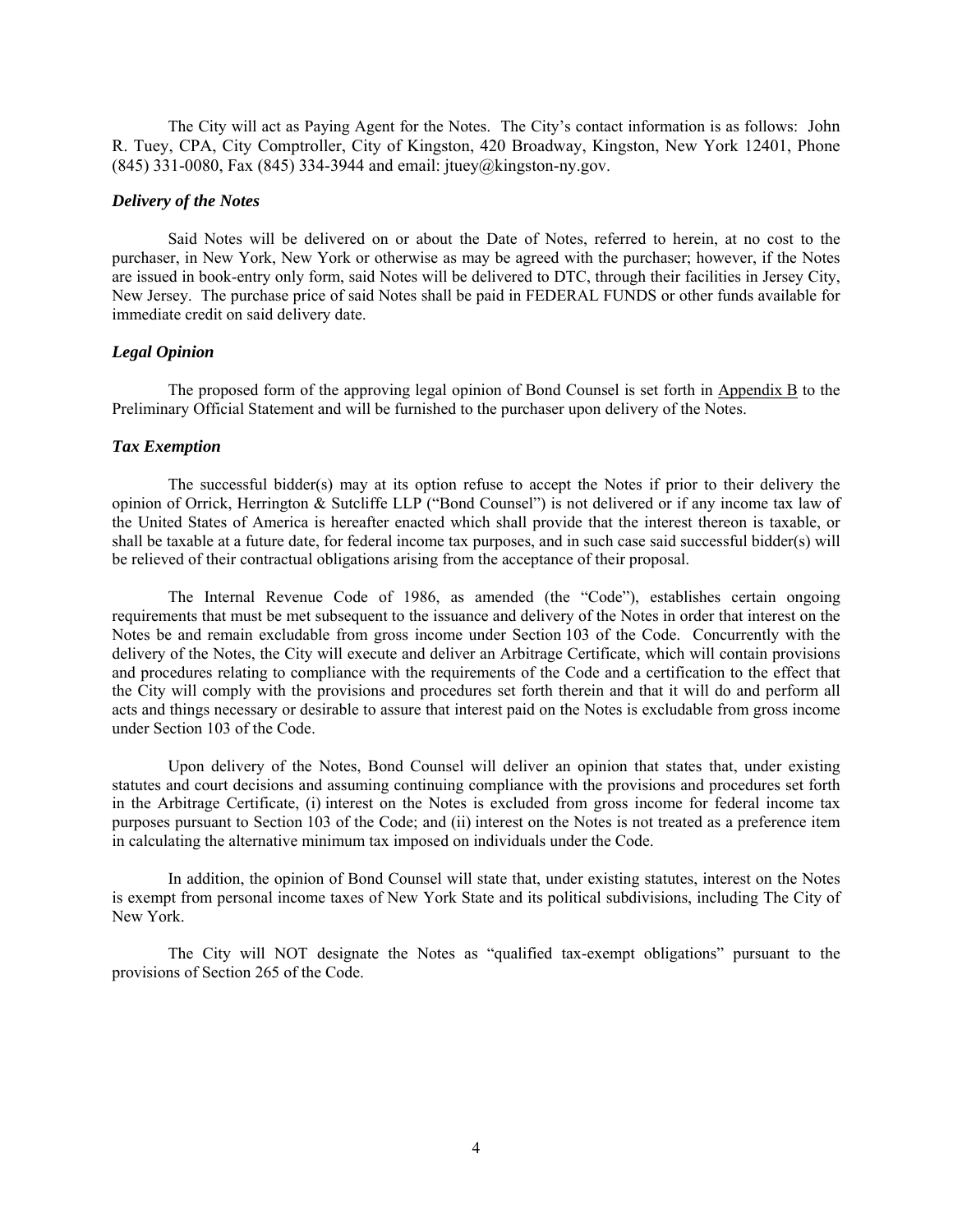#### *Issue Price Considerations*

By submitting a bid, each bidder is certifying that its bid is a firm offer to purchase the Notes, is a good faith offer which the bidder believes reflects current market conditions, and is not a "courtesy bid" being submitted for the purpose of assisting in meeting the competitive sale requirements relating to the establishment of the "issue price" of the Notes pursuant to Section 148 of the Code, including the requirement that bids be received from at least three (3) underwriters of municipal notes who have established industry reputations for underwriting new issuances of municipal notes (the "Competitive Sale Requirements"). The Municipal Advisor will advise the winning bidder if the Competitive Sale Requirements were met at the same time it notifies the winning bidder of the award of the Notes. **Bids will not be subject to cancellation in the event that the Competitive Sale Requirements are not satisfied.**

The winning bidder shall, within one (1) hour after being notified of the award of the Notes, advise the Municipal Advisor by electronic or facsimile transmission of the reasonably expected initial offering price or yield to the public of the Notes (the "Initial Reoffering Price") as of the date of the award upon which the winning bidder's bid is based.

Following the sale of the Notes, on the Sale Date, the successful bidder will be required to provide to the City and its Bond Counsel certain information regarding the reoffering price to the public of the notes. If the winning bidder is purchasing the notes for its own account and not with a view to distribute or resale, they should inform the financial advisor at the time of award and a certificate to that effect will be required on or before closing. Otherwise, the successful bidder also must submit to the City a certificate (the "Reoffering Price Certificate"), satisfactory to Bond Counsel, dated as of the day of the delivery of the notes, which assuming three bids are received, states:

(a)(i) on the date of award, such successful bidder made a bona fide public offering of the notes at the initial offering price corresponding to the price or yield indicated in the information furnished in connection with the successful bid, and (ii) as of such date, the first price or yield at which an amount equal to at least ten percent of the notes was reasonably expected to be sold to the public was, respectively, a price not higher or a yield not lower than indicated in the information furnished with the successful bid (the "first price rule"), and (iii) provides a copy of the pricing wire or equivalent communication for the notes attached to the Reoffering Price Certificate. The term "public" as used herein means any persons including an individual, trust, estate, partnership, association, company or corporation (other than the successful bidder(s) or a related party to the successful bidder(s), being two or more persons who have greater than 50% common ownership directly or indirectly, or any person that agrees pursuant to a written contract or other agreement with a successful bidder to participate in the initial sale of the notes to the public).

- (b) the successful bidder was not given the opportunity to review other bids prior to submitting its bid.
- (c) the bid submitted by the successful bidder constituted a firm offer to purchase the notes.

In the event that at least three bids are not received by the City on the Sale Date, and at least ten percent of the notes have been sold on the Sale Date, the successful bidder shall certify as to the first price or yield at which ten percent of the notes was sold in accordance with the first price rule and provide a copy of the pricing wire or equivalent communication.

In addition, in the event that (1) at least three bids are not received by the City on the Sale Date, and (2) 10% of the notes have not been sold on the Sale Date, the successful bidder (and any members of its underwriting group or syndicate) shall have the option (i) to provide to the City (or its agents) ongoing pricing information, together with reasonable supporting documentation acceptable to bond counsel (such as the pricing wire), until 10% of the notes is sold (the "Follow-the-Price Requirement"), or (ii) shall be required to hold the initial reoffering price to the public of such notes (as reported to the City on the Sale Date) for the lesser of five (5) business days after the Sale Date or the date on which at least 10% of such notes are sold (the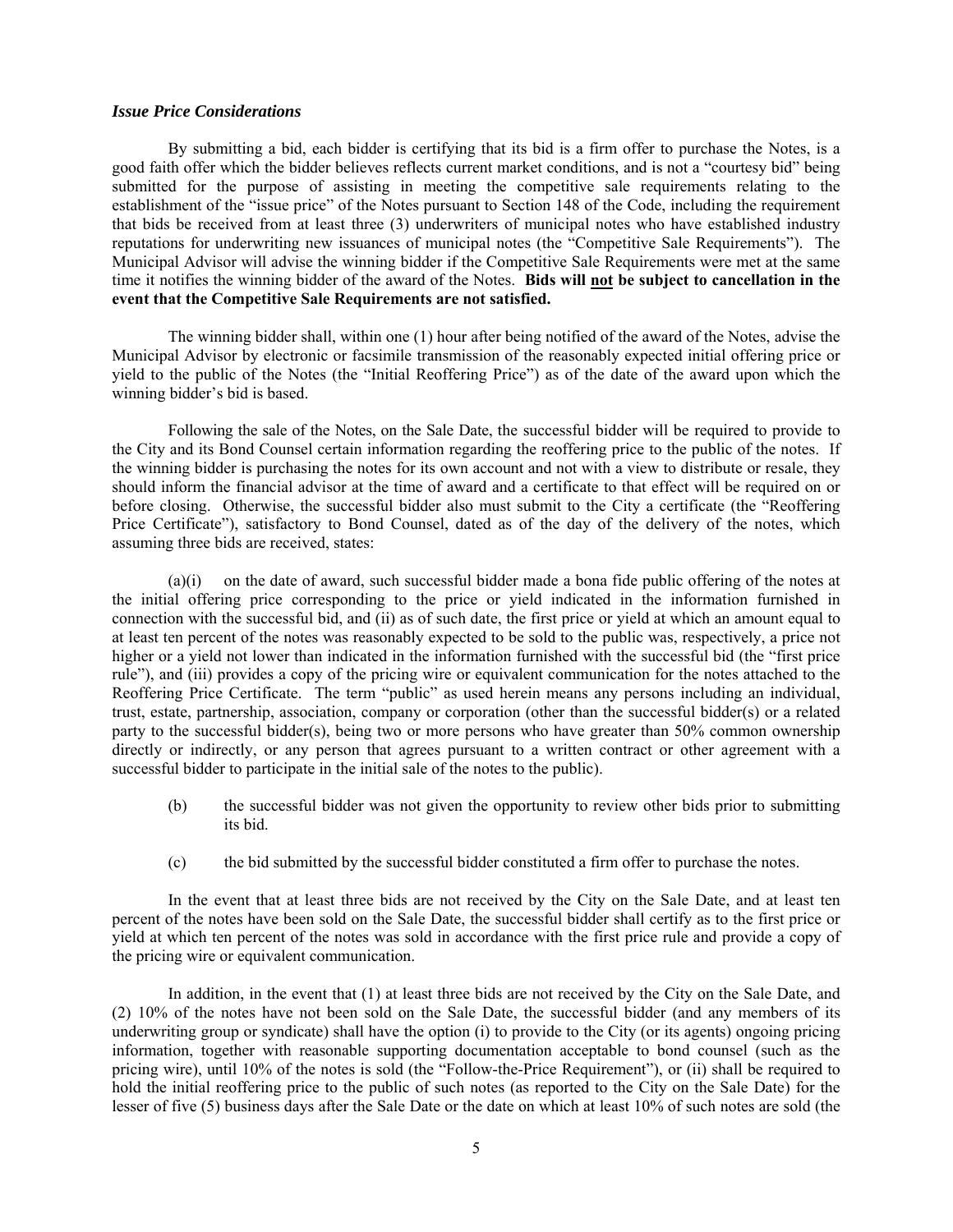"Hold-the-Offering-Price Requirement"). A certification as to the details of compliance with this requirement shall be part of the Reoffering Price Certificate.

The City or its Financial Advisor on its behalf shall advise the successful bidder on the Sale Date as to whether at least three bids were received. Delivery of a bid shall constitute the bidder's agreement to comply with the Hold-the-Offering-Price Requirement or the Follow-the-Price Requirement of this Notice of Sale and to certify to compliance therewith under the circumstances described herein.

Such certificate shall state that it is made on the best knowledge, information and belief of the successful bidder after appropriate investigation.

#### *Official Statement, Undertaking to Provide Notices of Events and Compliance History*

The City will provide a reasonable number of Official Statements to each successful bidder within five (5) business days following receipt of a written request therefor made to the City and its Municipal Advisor. Such request may specify the applicable (a) offering price, (b) selling compensation, (c) rating, (d) credit enhancement and (e) identity and complete name of such bidder and any participating underwriters, and if so, the Preliminary Official Statement will be modified or supplemented by the information so specified. Neither the City nor its Municipal Advisor shall be liable in any manner for any delay, inaccuracy, or omission on the part of any successful bidder with respect to such request, nor shall the City's failure, as a result thereof, to provide the Official Statement within the above time period, constitute cause for a failure or refusal by such bidder to accept delivery of and pay for the Notes in accordance with the terms hereof.

The Preliminary Official Statement is in a form "deemed final" by the City for purposes of Securities and Exchange Commission Rule 15c2-12 ("Rule 15c2-12"), but may be modified or supplemented as noted above. In order to assist bidders in complying with Rule 15c2-12 and as part of the City's contractual obligation arising from its acceptance of the proposal of the successful bidder(s), at the time of the delivery of the Notes the City will provide an executed copy of its "Undertaking to Provide Notices of Events" (the "Undertaking").

Except as otherwise set forth in the Preliminary Official Statement (see the caption entitled "DISCLOSURE UNDERTAKING"), the City is in compliance in all material respects with all previous undertakings made pursuant to Rule 15c2-12 during each of the past five years.

#### *Documents Accompanying the Delivery of the Notes*

As a condition to the purchaser's obligation to accept delivery of and pay for the Notes, the purchaser(s) will be furnished, without cost, the following, dated as of the date of the delivery and payment for the Notes: (i) a certificate of the City Comptroller certifying that (a) the Official Statement issued in connection with the sale of \$12,457,462 Bond Anticipation Notes, 2020 Series B (which Official Statement is deemed by the City to be final for purposes of Securities and Exchange Commission Rule 15c2-12, except for the omission therefrom of these items allowable under said Rule), did not contain any untrue statement of a material fact necessary to make the statements therein, in the light of the circumstances under which they were made, not misleading, subject to the condition that while information in said Official Statement, obtained from sources other than the City is not guaranteed as to accuracy, completeness or fairness he has no reason to believe and does not believe that such information is materially inaccurate, and (b) to his knowledge, there have been no material transactions not in the ordinary course of affairs entered into by the City and no material adverse changes in the general affairs of the City or in its financial condition as shown in said Official Statement other than as disclosed in or contemplated by said Official Statement, (ii) a Closing Certificate constituting receipt for the Note proceeds and a signature certificate, which will include a statement that no litigation is pending or, to the knowledge of the signers, threatened affecting the Notes; (iii) an arbitrage certificate executed on behalf of the City, which includes, among other things, covenants relating to compliance with the Internal Revenue Code of 1986 (the "Code"), with the owners of the Notes that the City will, among other things, (a) take all actions on its part necessary to cause interest on the Notes not to be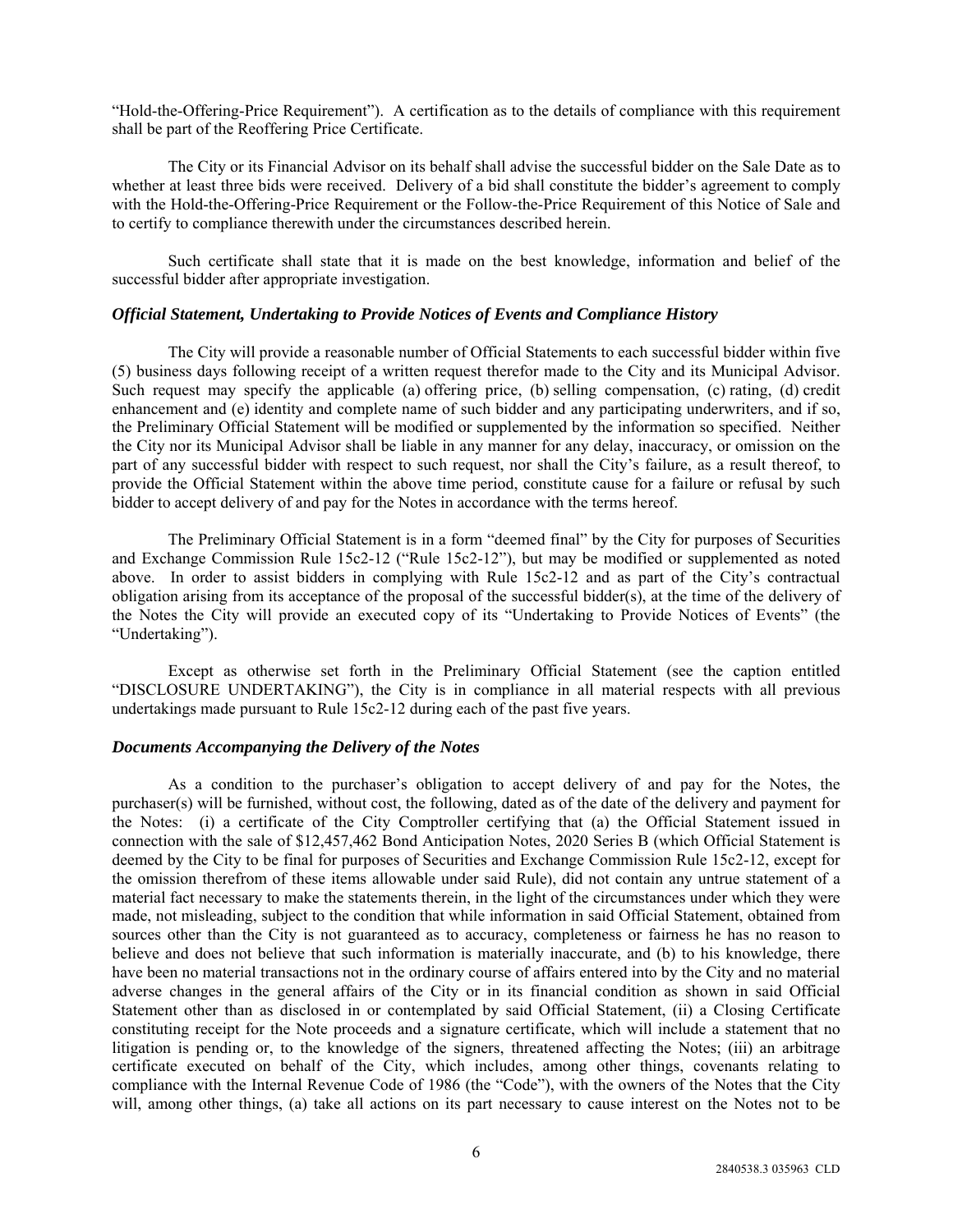includable in the gross income of the owners thereof for Federal income tax purposes, including, without limitation, restricting, to the extent necessary, the yield on investment earnings thereon making required payments to the Federal government, if any, and maintaining books and records in a specified manner, where appropriate, and (b) refrain from taking any acting which would cause interest on the Notes to be includable in the gross income of the owners thereof for Federal income tax purposes, including tax purposes, including, without limitation, refraining from spending the proceeds of the Notes and investment earnings thereon on certain specified purposes, (iv) a Certificate of the City, executed by the City Comptroller stating that the City has agreed, in accordance with the Rule, to provide or cause to be provided, timely notice of the occurrence of certain material events with respect to the Notes, and (v) the approving legal opinion, as to the validity of the Notes, of Orrick Herrington & Sutcliffe LLP, Bond Counsel, New York, New York. Reference should be made to said Official Statement for a description of the scope of Bond Counsel's engagement in relation to the issuance of the Notes and the matters covered by such legal opinion. Furthermore, reference should be made to the information under the heading "Legal Matters" in the Official Statement.

# *Contact Information*

The City's contact information is as follows: John R. Tuey, CPA, City Comptroller, City of Kingston, 420 Broadway, Kingston, New York 12401, Phone (845) 331-0080, Fax (845) 334-3944 and email: jtuey@kingston-ny.gov.

Copies of this Notice of Sale and the Preliminary Official Statement prepared in connection with the sale of the Notes may be obtained upon request from the offices of Munistat Services, Inc., 12 Roosevelt Avenue, Port Jefferson Station, New York 11776, telephone number (631) 331-8888 and website: http://www.munistat.com.

#### CITY OF KINGSTON, ULSTER COUNTY, NEW YORK

By: /s/ JOHN R. TUEY, CPA City Comptroller

Dated: August 4, 2020